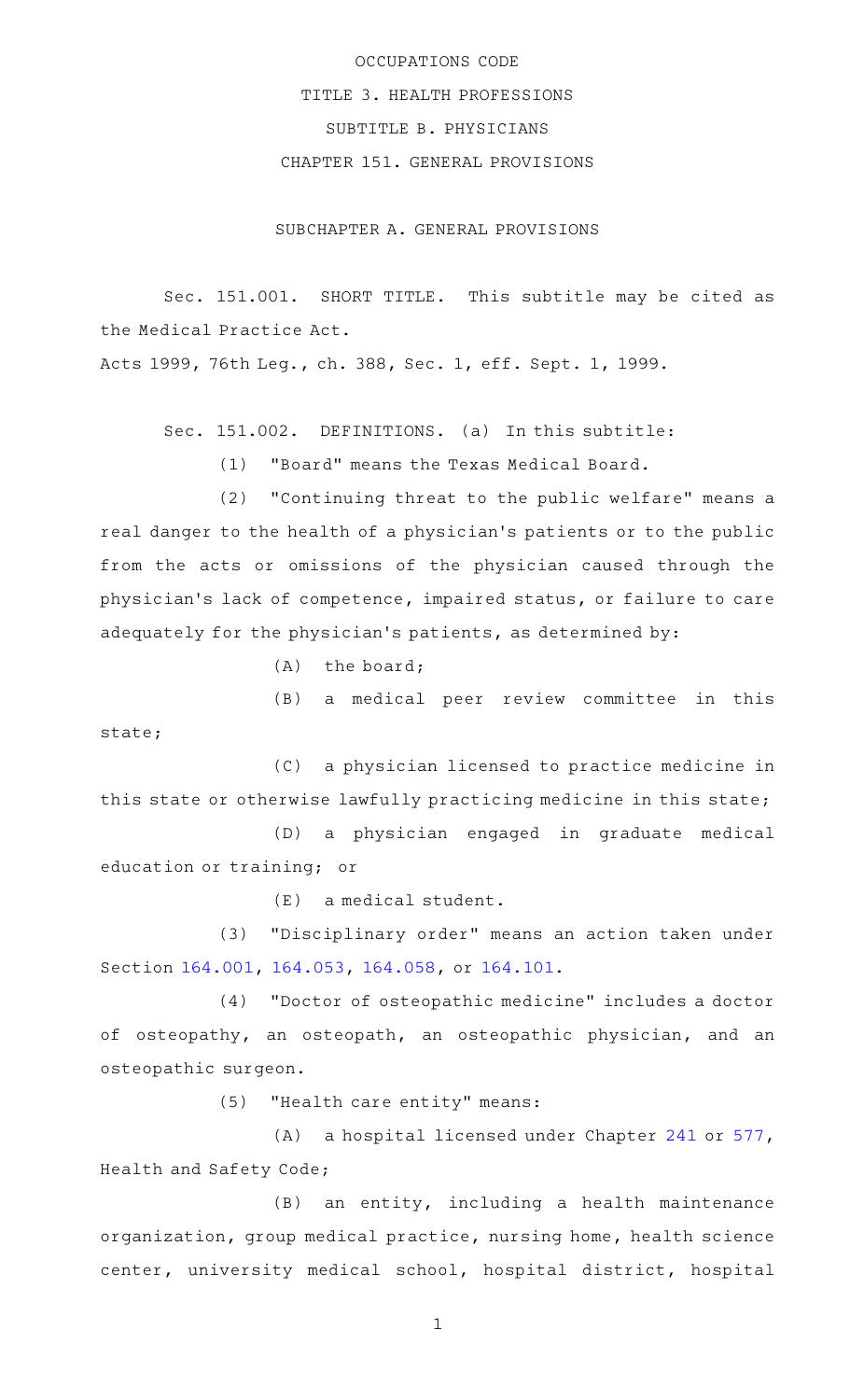authority, or other health care facility, that:

(i) provides or pays for medical care or health care services; and

(ii) follows a formal peer review process to further quality medical care or health care;

(C) a professional society or association of physicians, or a committee of such a society or association, that follows a formal peer review process to further quality medical care or health care;

(D) an organization established by a professional society or association of physicians, hospitals, or both, that:

(i) collects and verifies the authenticity of documents and other information concerning the qualifications, competence, or performance of licensed health care professionals; and

(ii) acts as a health care facility's agent under the Health Care Quality Improvement Act of 1986 (42 U.S.C. Section 11101 et seq.); or

 $(E)$  a health care collaborative certified under Chapter [848,](http://www.statutes.legis.state.tx.us/GetStatute.aspx?Code=IN&Value=848) Insurance Code.

(6) "Legally authorized representative" of a patient means:

(A) a parent or legal guardian if the patient is a minor;

(B) a legal guardian if the patient has been adjudicated incompetent to manage the patient's personal affairs;

(C) an agent of the patient authorized under a durable power of attorney for health care;

(D) an attorney ad litem appointed for the patient;

(E) a guardian ad litem appointed for the patient;

(F) a personal representative or statutory beneficiary if the patient is deceased; or

(G) an attorney retained by the patient or by another person listed by this subdivision.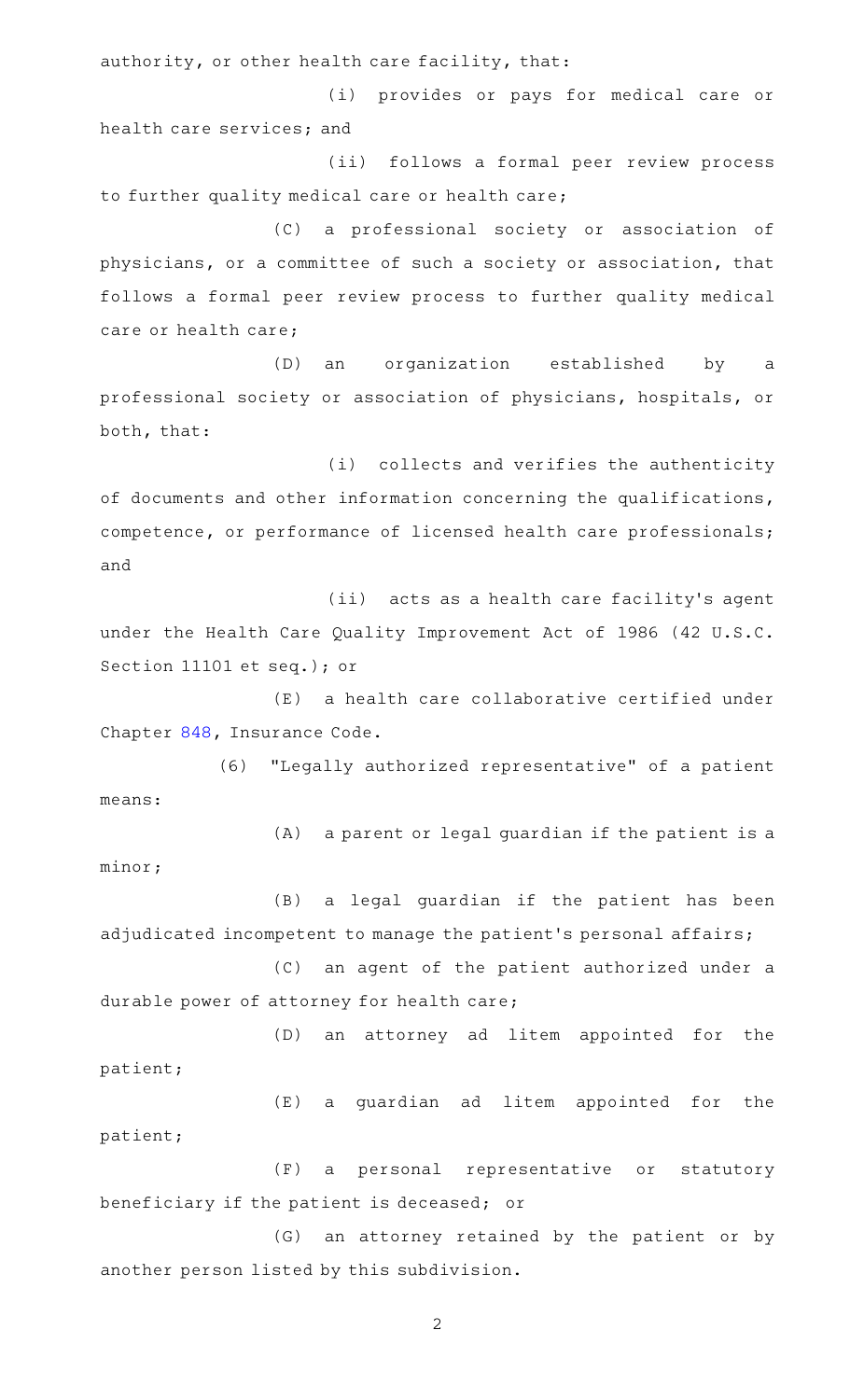(6-a) "License holder" means a person holding a license, permit, or certificate issued under this subtitle.

(6-b) "Maintenance of certification" means the satisfactory completion of periodic recertification requirements that are required for a physician to maintain certification after initial certification from:

(A) a medical specialty member board of the American Board of Medical Specialties;

(B) a medical specialty member board of the American Osteopathic Association Bureau of Osteopathic Specialists;

(C) the American Board of Oral and Maxillofacial Surgery; or

(D) any other certifying board that is recognized by the Texas Medical Board.

(7) "Medical peer review" or "professional review action" means the evaluation of medical and health care services, including evaluation of the qualifications and professional conduct of professional health care practitioners and of patient care provided by those practitioners. The term includes evaluation of the:

(A) merits of a complaint relating to a health care practitioner and a determination or recommendation regarding the complaint;

 $(B)$  accuracy of a diagnosis;

(C) quality of the care provided by a health care practitioner;

(D) report made to a medical peer review committee concerning activities under the committee's review authority;

(E) report made by a medical peer review committee to another committee or to the board as permitted or required by law; and

(F) implementation of the duties of a medical peer review committee by a member, agent, or employee of the committee.

(8) "Medical peer review committee" or "professional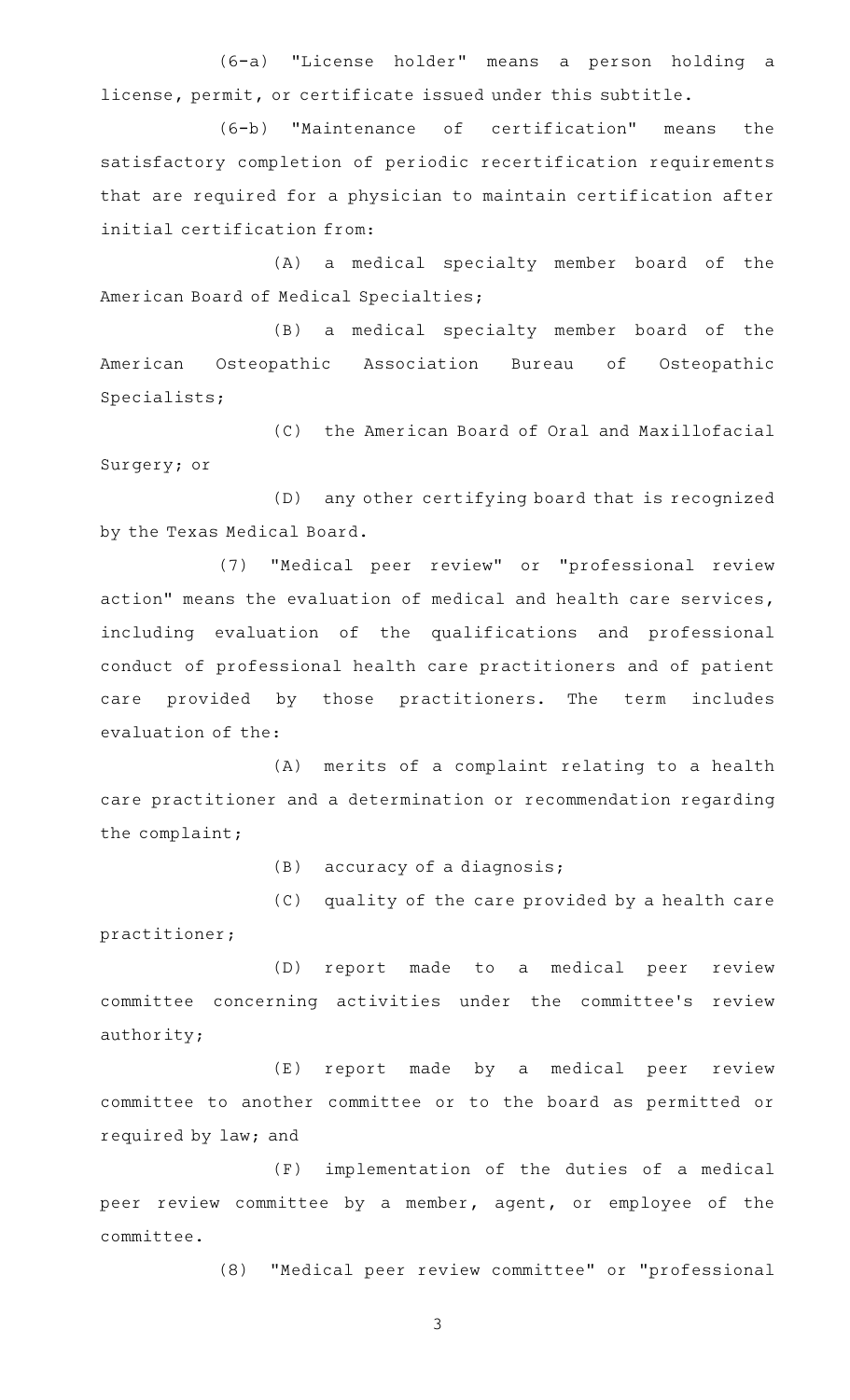review body" means a committee of a health care entity, the governing board of a health care entity, or the medical staff of a health care entity, that operates under written bylaws approved by the policy-making body or the governing board of the health care entity and is authorized to evaluate the quality of medical and health care services or the competence of physicians, including evaluation of the performance of those functions specified by Section [85.204](http://www.statutes.legis.state.tx.us/GetStatute.aspx?Code=HS&Value=85.204), Health and Safety Code. The term includes:

(A) an employee or agent of the committee, including an assistant, investigator, intervenor, attorney, and any other person or organization that serves the committee; and

(B) the governing body of a public hospital owned or operated by a governmental entity, the governing body of a hospital authority created under Chapter [262](http://www.statutes.legis.state.tx.us/GetStatute.aspx?Code=HS&Value=262) or [264](http://www.statutes.legis.state.tx.us/GetStatute.aspx?Code=HS&Value=264), Health and Safety Code, and the governing body of a hospital district created under Article IX, Texas Constitution, but only:

(i) in relation to the governing body's evaluation of the competence of a physician or the quality of medical and health care services provided by the public hospital, hospital authority, or hospital district; and

(ii) to the extent that the evaluation under Subparagraph (i) involves discussions or records that specifically or necessarily identify an individual patient or physician.

(9) "Medical records" means all records relating to the history, diagnosis, treatment, or prognosis of a patient.

(10) "Operation" means the application of surgery or the performance of surgical services.

(11) "Person" means an individual, unless the term is expressly made applicable to a partnership, association, or corporation.

(12) "Physician" means a person licensed to practice medicine in this state.

(13) "Practicing medicine" means the diagnosis, treatment, or offer to treat a mental or physical disease or disorder or a physical deformity or injury by any system or method, or the attempt to effect cures of those conditions, by a person who: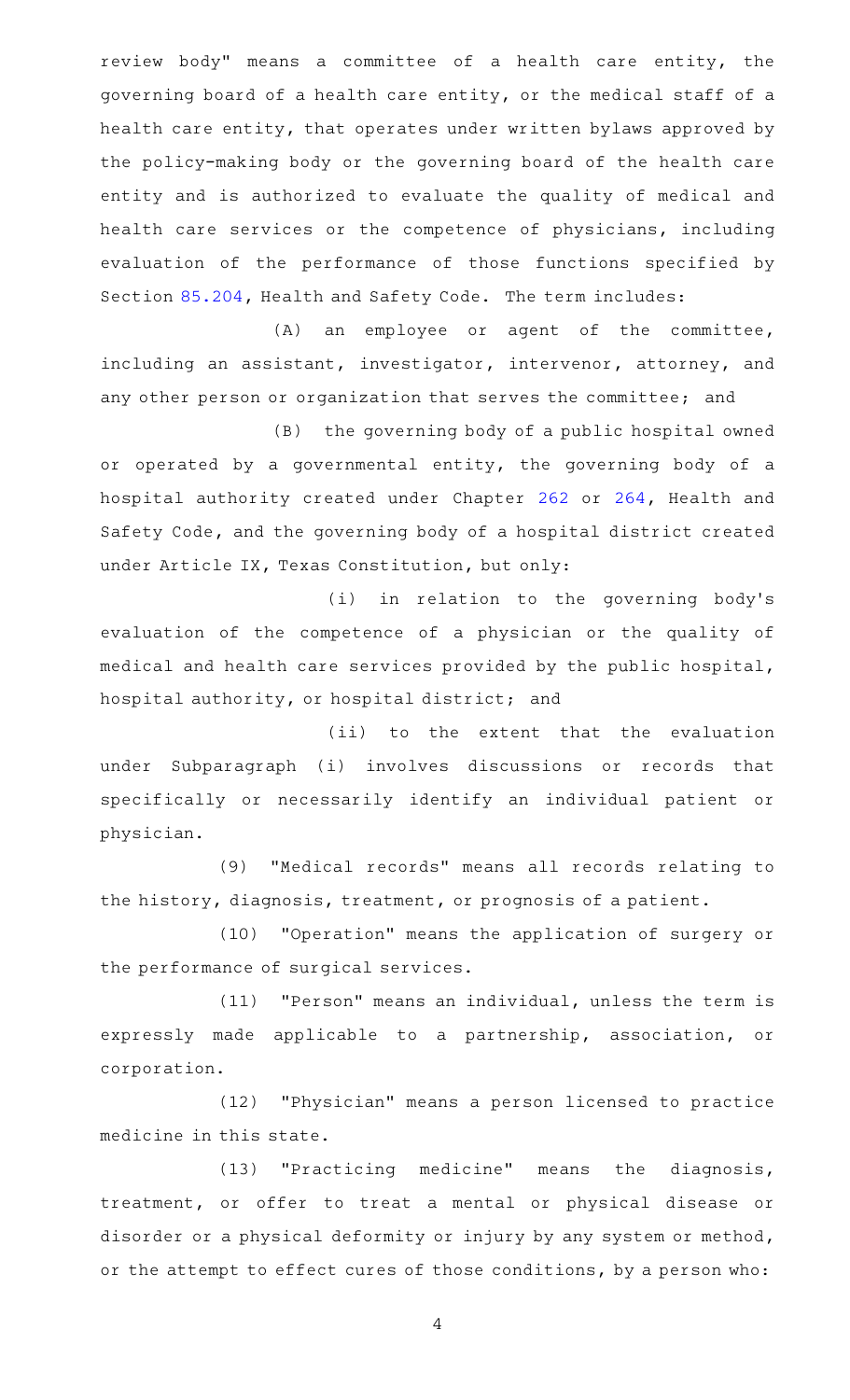(A) publicly professes to be a physician or surgeon; or

(B) directly or indirectly charges money or other compensation for those services.

(14) "Surgery" includes:

(A) surgical services, procedures, and operations; and

(B) the procedures described in the surgery section of the common procedure coding system as adopted by the Health Care Financing Administration of the United States Department of Health and Human Services.

(b) The terms "physician" and "surgeon" are synonyms. As used in this subtitle, the terms "practitioner" and "practitioner of medicine" include physicians and surgeons.

Acts 1999, 76th Leg., ch. 388, Sec. 1, eff. Sept. 1, 1999. Amended by Acts 2001, 77th Leg., ch. 1420, Sec. 14.021(a), eff. Sept. 1, 2001; Acts 2003, 78th Leg., ch. 202, Sec. 1, eff. June 10, 2003. Amended by:

Acts 2005, 79th Leg., Ch. 269 (S.B. [419](http://www.legis.state.tx.us/tlodocs/79R/billtext/html/SB00419F.HTM)), Sec. 1.01, eff. September 1, 2005.

Acts 2011, 82nd Leg., 1st C.S., Ch. 7 (S.B. [7](http://www.legis.state.tx.us/tlodocs/821/billtext/html/SB00007F.HTM)), Sec. 4.06, eff. September 28, 2011.

Acts 2013, 83rd Leg., R.S., Ch. 1180 (S.B. [949](http://www.legis.state.tx.us/tlodocs/83R/billtext/html/SB00949F.HTM)), Sec. 1, eff. June 14, 2013.

Acts 2017, 85th Leg., R.S., Ch. 1121 (S.B. [1148](http://www.legis.state.tx.us/tlodocs/85R/billtext/html/SB01148F.HTM)), Sec. 2, eff. January 1, 2018.

Sec. 151.003. LEGISLATIVE FINDINGS. The legislature finds that:

 $(1)$  the practice of medicine is a privilege and not a natural right of individuals and as a matter of public policy it is necessary to protect the public interest through enactment of this subtitle to regulate the granting of that privilege and its subsequent use and control; and

(2) the board should remain the primary means of licensing, regulating, and disciplining physicians. Acts 1999, 76th Leg., ch. 388, Sec. 1, eff. Sept. 1, 1999.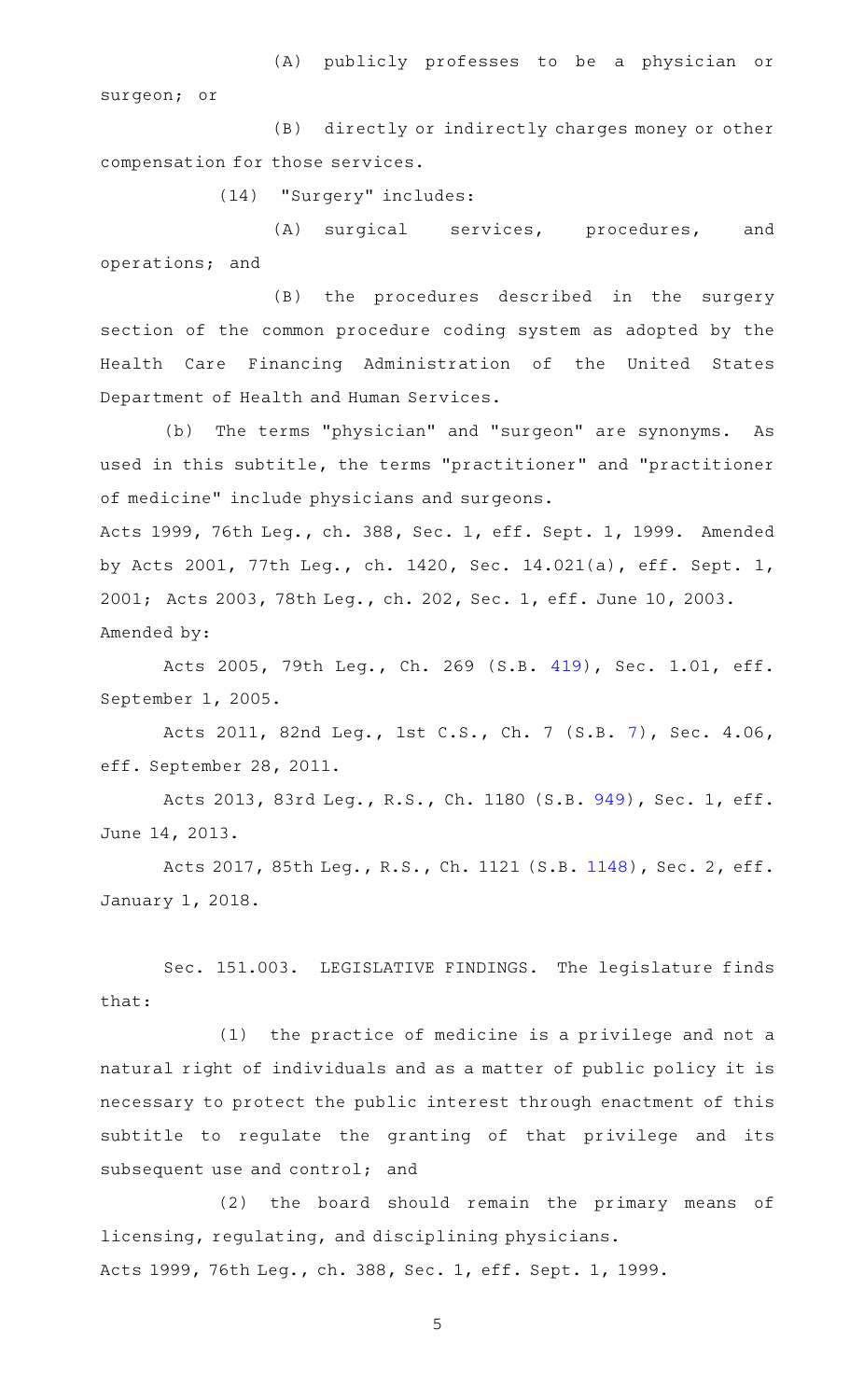Sec. 151.004. APPLICATION OF SUNSET ACT. The Texas Medical Board is subject to Chapter [325,](http://www.statutes.legis.state.tx.us/GetStatute.aspx?Code=GV&Value=325) Government Code (Texas Sunset Act). Unless continued in existence as provided by that chapter, the board is abolished and this subtitle and Chapters [204,](http://www.statutes.legis.state.tx.us/GetStatute.aspx?Code=OC&Value=204) [205](http://www.statutes.legis.state.tx.us/GetStatute.aspx?Code=OC&Value=205), [206](http://www.statutes.legis.state.tx.us/GetStatute.aspx?Code=OC&Value=206), [601,](http://www.statutes.legis.state.tx.us/GetStatute.aspx?Code=OC&Value=601) [602,](http://www.statutes.legis.state.tx.us/GetStatute.aspx?Code=OC&Value=602) [603](http://www.statutes.legis.state.tx.us/GetStatute.aspx?Code=OC&Value=603), and [604](http://www.statutes.legis.state.tx.us/GetStatute.aspx?Code=OC&Value=604) expire September 1, 2031. Acts 1999, 76th Leg., ch. 388, Sec. 1, eff. Sept. 1, 1999.

Amended by:

Acts 2005, 79th Leg., Ch. 269 (S.B. [419](http://www.legis.state.tx.us/tlodocs/79R/billtext/html/SB00419F.HTM)), Sec. 1.02, eff. September 1, 2005.

Acts 2015, 84th Leg., R.S., Ch. 838 (S.B. [202](http://www.legis.state.tx.us/tlodocs/84R/billtext/html/SB00202F.HTM)), Sec. 2.001, eff. September 1, 2015.

Acts 2017, 85th Leg., 1st C.S., Ch. 2 (S.B. [20\)](http://www.legis.state.tx.us/tlodocs/851/billtext/html/SB00020F.HTM), Sec. 1, eff. August 11, 2017.

Acts 2019, 86th Leg., R.S., Ch. 1231 (H.B. [1504](http://www.legis.state.tx.us/tlodocs/86R/billtext/html/HB01504F.HTM)), Sec. 1, eff. September 1, 2019.

Sec. 151.005. GOVERNMENTAL DISCRIMINATION PROHIBITED. (a) A program supported in whole or in part by the state or by a political subdivision of the state may not discriminate against a health care practitioner because the practitioner is a physician specializing in ophthalmology.

(b) A law or policy of the state or of a political subdivision of the state that requires or encourages a person to obtain vision care or medical eye care that is within the scope of practice of an optometrist or therapeutic optometrist may not discriminate against a health care practitioner because the practitioner is a physician specializing in ophthalmology. Acts 1999, 76th Leg., ch. 388, Sec. 1, eff. Sept. 1, 1999.

## SUBCHAPTER B. APPLICATION AND CONSTRUCTION OF SUBTITLE

Sec. 151.051. DISCRIMINATION BASED ON TYPE OF ACADEMIC MEDICAL DEGREE OR CERTAIN RELIGIOUS TENETS PROHIBITED. (a) A hospital, institution, or program that is licensed by the state, is operated by the state or a political subdivision of the state, or directly or indirectly receives state financial assistance may not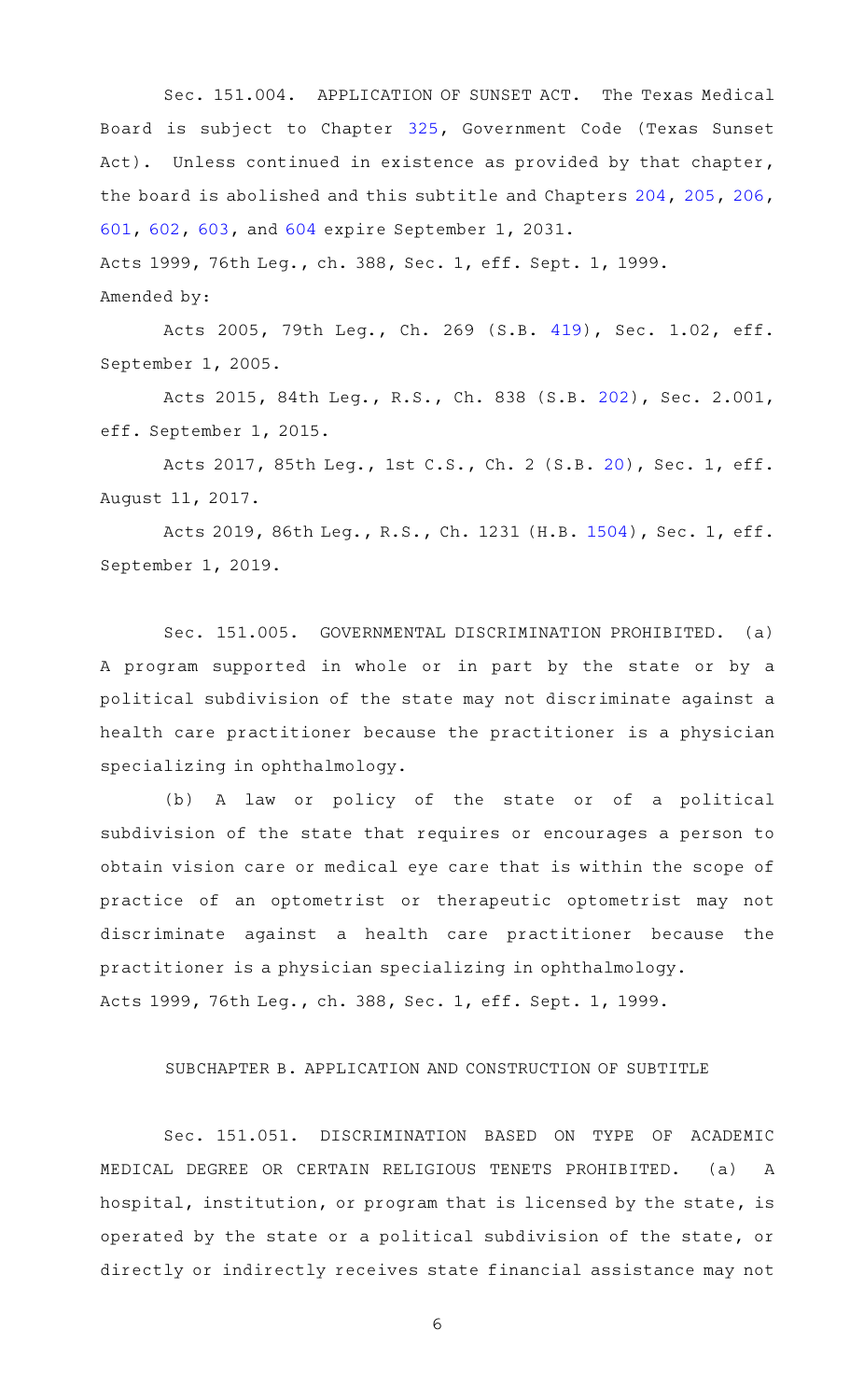differentiate in regard to a person licensed under this subtitle solely on the basis of the academic medical degree held by the person. The hospital, institution, program, state agency, or political subdivision may adopt rules and requirements relating to qualifications for medical staff appointments, including reappointments and the termination of appointments, the delineation of clinical privileges, or the curtailment of clinical privileges of persons who are appointed to that medical staff or permitted to participate in educational programs if those rules and requirements do not differentiate solely on the basis of the academic medical degree held by the affected physician and are:

 $(1)$  determined on a reasonable basis, such as the professional and ethical qualifications of the physician;

 $(2)$  based on reasonable standards;

- (3) applied without irrelevant considerations;
- (4) supported by sufficient evidence; and
- (5) not arbitrary or capricious.

(b) The limitations imposed under this section relating to discrimination based on the academic medical degree of a physician do not apply to practice limitations adopted by:

(1) a medical school or college, including a program of a medical school or college; or

(2) any office or offices of physicians, singularly or in groups, in the conduct of their profession.

(c) This subtitle may not be construed in a manner that:

(1) discriminates against a school or system of medical practice; or

(2) affects the use of the principles or teachings of any church in ministering to the sick or suffering by prayer or pastoral counseling without the use of a drug or other material substance represented as medically effective.

Acts 1999, 76th Leg., ch. 388, Sec. 1, eff. Sept. 1, 1999.

Sec. 151.0515. DISCRIMINATION BASED ON MAINTENANCE OF CERTIFICATION. (a) Except as otherwise provided by this section, the following entities may not differentiate between physicians based on a physician 's maintenance of certification: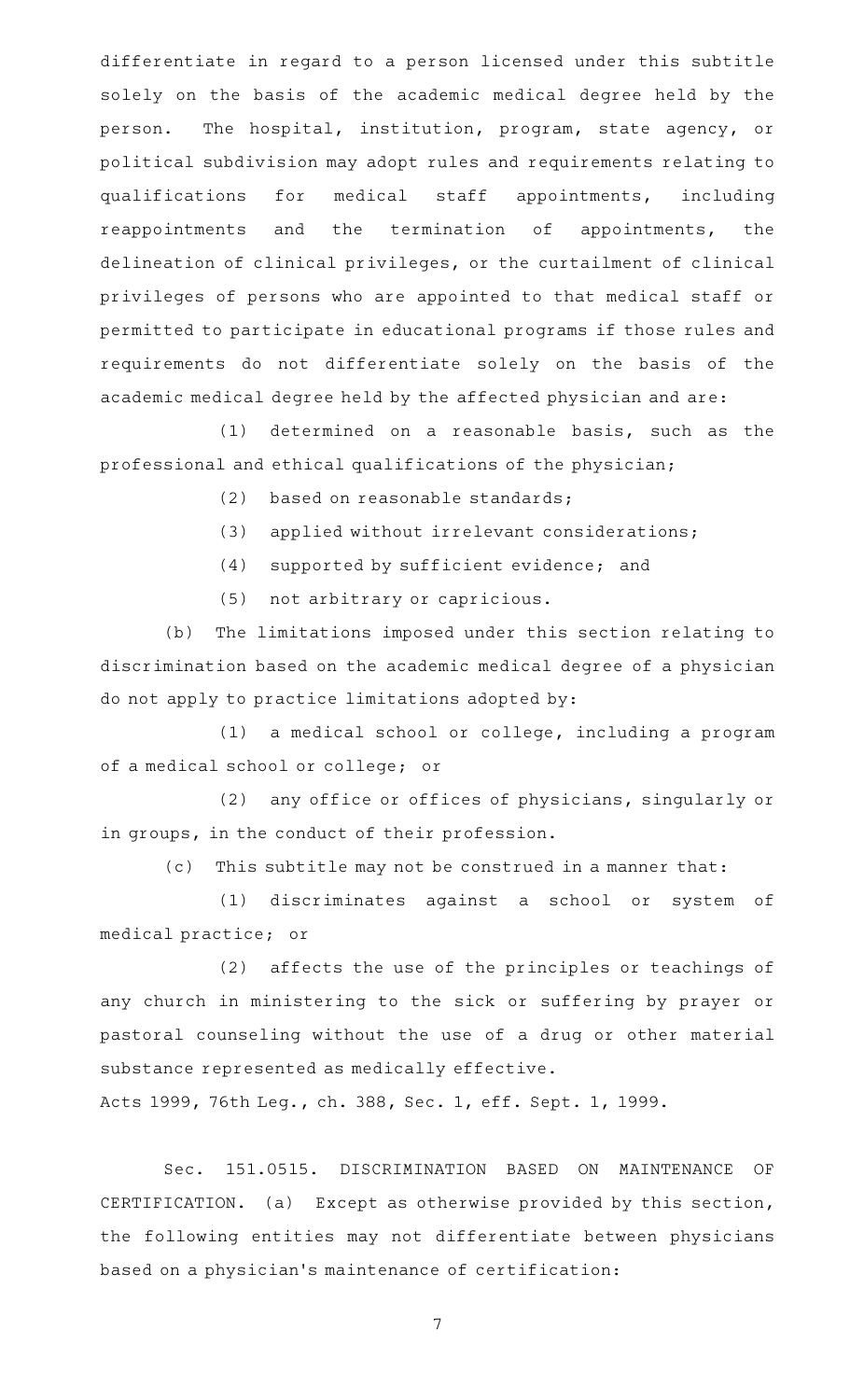(1) a health facility that is licensed under Subtitle B, Title 4, Health and Safety Code, or a mental hospital that is licensed under Chapter [577](http://www.statutes.legis.state.tx.us/GetStatute.aspx?Code=HS&Value=577), Health and Safety Code, if the facility or hospital has an organized medical staff or a process for credentialing physicians;

(2) a hospital that is owned or operated by this state;

 $(3)$  an institution or program that is owned, operated, or licensed by this state, including an institution or program that directly or indirectly receives state financial assistance, if the institution or program:

(A) has an organized medical staff or a process for credentialing physicians on its staff; and

(B) is not a medical school, as defined by Section [61.501](http://www.statutes.legis.state.tx.us/GetStatute.aspx?Code=ED&Value=61.501), Education Code, or a comprehensive cancer center, as designated by the National Cancer Institute; or

 $(4)$  an institution or program that is owned, operated, or licensed by a political subdivision of this state, if the institution or program has an organized medical staff or a process for credentialing physicians on its staff.

(b) An entity described by Subsection (a) may differentiate between physicians based on a physician's maintenance of certification if:

(1) the entity's designation under law or certification or accreditation by a national certifying or accrediting organization is contingent on the entity requiring a specific maintenance of certification by physicians seeking staff privileges or credentialing at the entity; and

(2) the differentiation is limited to those physicians whose maintenance of certification is required for the entity's designation, certification, or accreditation as described by Subdivision (1).

(c) An entity described by Subsection (a) may differentiate between physicians based on a physician's maintenance of certification if the voting physician members of the entity's organized medical staff vote to authorize the differentiation.

(d) An authorization described by Subsection (c) may:

(1) be made only by the voting physician members of the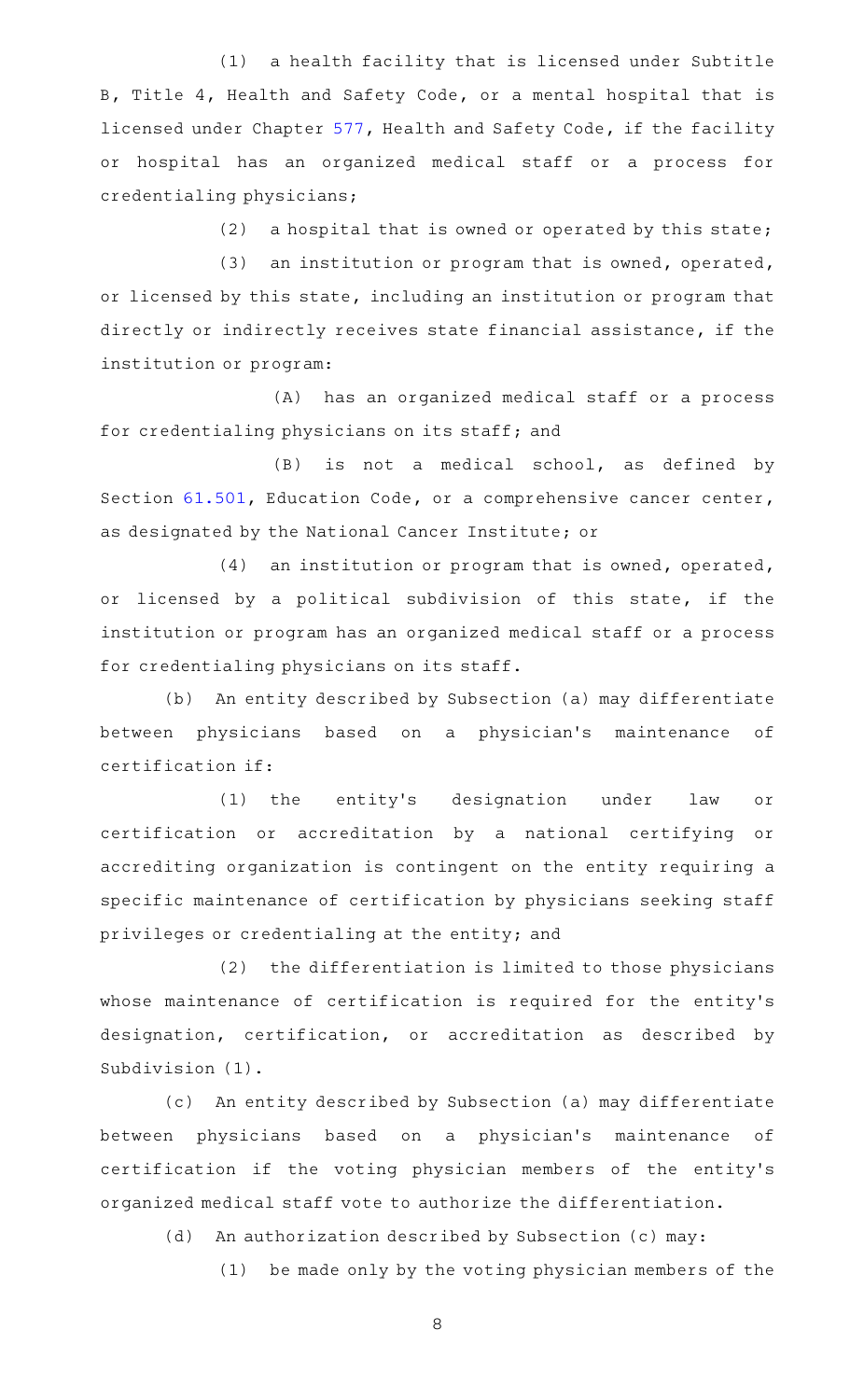entity 's organized medical staff and not by the entity 's governing body, administration, or any other person;

(2) subject to Subsection (e), establish terms applicable to the entity 's differentiation, including:

 $(A)$  appropriate grandfathering provisions; and

(B) limiting the differentiation to certain medical specialties; and

(3) be rescinded at any time by a vote of the voting physician members of the entity 's organized medical staff.

(e) Terms established under Subsection (d)(2) may not conflict with a maintenance of certification requirement applicable to the entity 's designation under law or certification or accreditation by a national certifying or accrediting organization.

Added by Acts 2017, 85th Leg., R.S., Ch. 1121 (S.B. [1148\)](http://www.legis.state.tx.us/tlodocs/85R/billtext/html/SB01148F.HTM), Sec. 3, eff. January 1, 2018.

Sec. 151.052. EXEMPTIONS. (a) This subtitle does not apply to:

(1) a dentist, licensed under the laws of this state, engaged strictly in the practice of dentistry;

(2) a licensed optometrist or therapeutic optometrist engaged strictly in the practice of optometry or therapeutic optometry as defined by law;

(3) a licensed chiropractor engaged strictly in the practice of chiropractic as defined by law;

(4) a registered nurse or licensed vocational nurse engaged strictly in the practice of nursing in accordance with the applicable licensing acts and other laws of this state;

(5) a licensed podiatrist engaged strictly in the practice of podiatry as defined by law;

(6) a licensed or certified psychologist engaged strictly in the practice of psychology as defined by law;

(7) a licensed physical therapist engaged strictly in the practice of physical therapy in accordance with the law relating to physical therapy practice;

(8) a commissioned or contract surgeon in the United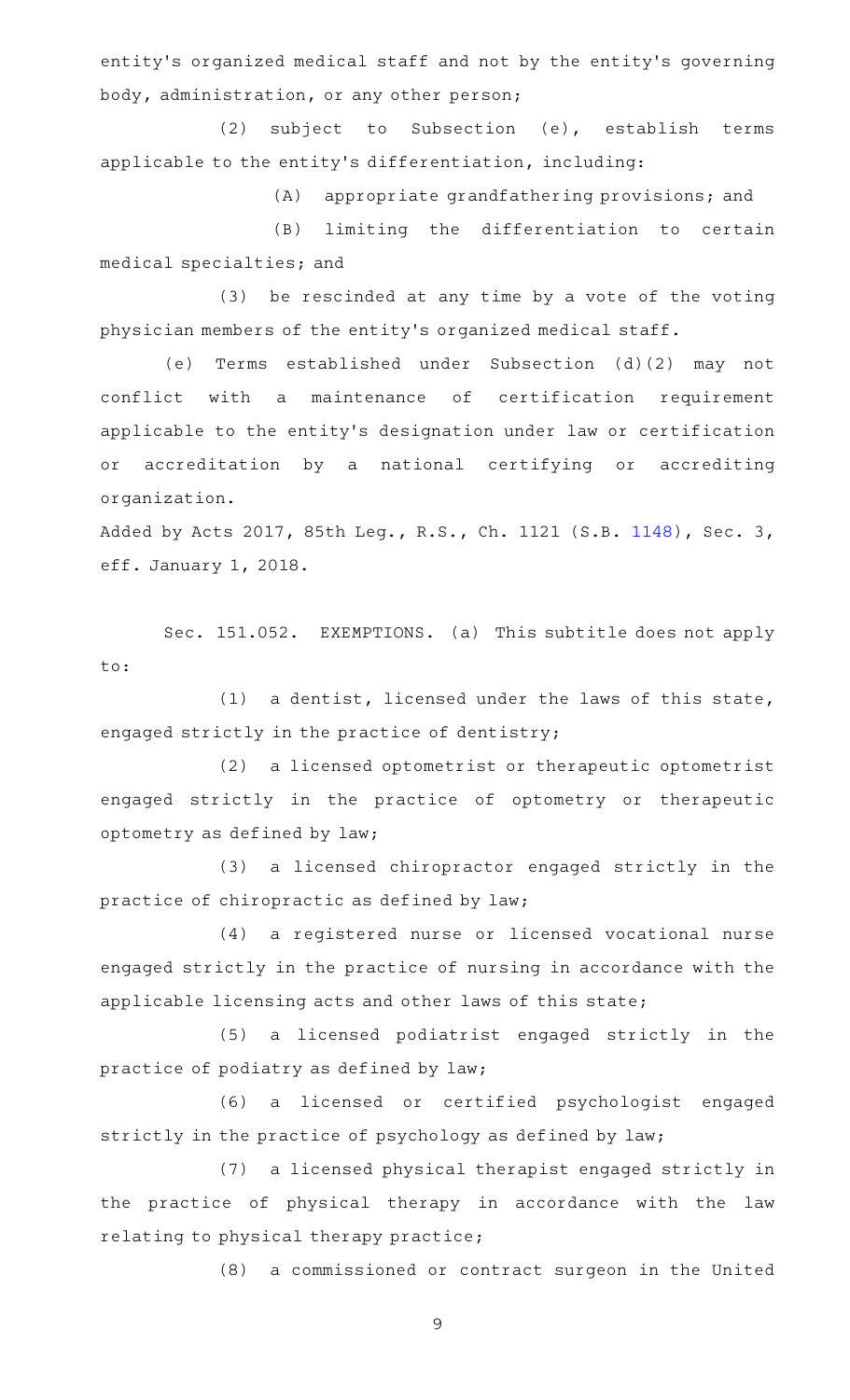States uniformed services or Public Health Service in the performance of that person 's duties if the person is not engaged in private practice;

(9) a person who furnishes medical assistance in an emergency or disaster situation if no charge is made for the medical assistance;

(10) a student in training in a board-approved medical school while performing, under the supervision of a licensed practitioner, the duties assigned in the course of training;

(11) a legally qualified physician of another state who is in this state for consultation with a physician licensed in this state but who does not:

 $(A)$  maintain an office in this state; or

 $(B)$  appoint a place in this state for seeing, examining, or treating a patient; or

(12) any other activity that the board designates as exempt from the application of this subtitle.

(b) Notwithstanding Subsection (a)(10), a medical resident, intern, or fellow is required to register and is subject to the other applicable provisions of this subtitle.

Acts 1999, 76th Leg., ch. 388, Sec. 1, eff. Sept. 1, 1999.

Sec. 151.0521. EXEMPTION FOR SPORTS TEAM PHYSICIAN. A person is exempt from the licensing requirements of this subtitle and may engage in the practice of medicine in this state if the person:

 $(1)$  is employed or designated as a team physician by a sports team visiting this state for a specific sporting event;

(2) is licensed to practice medicine in the team's home state; and

(3) limits the person's practice of medicine in this state to treating, during the period beginning on the date the team arrives in this state for the event and ending on the date the team leaves this state:

 $(A)$  the members, coaches, and staff of the team; and

(B) a family member of a person described by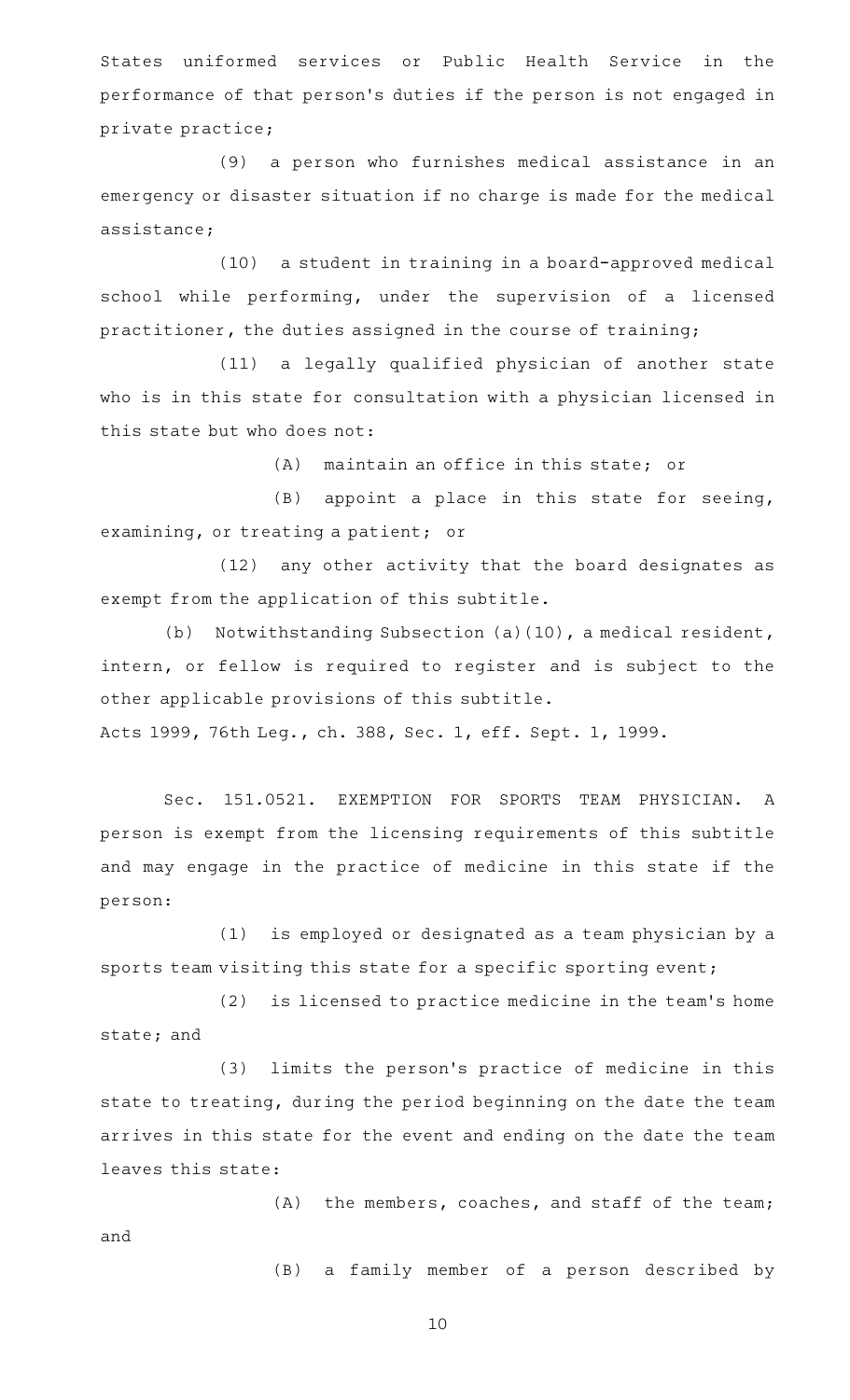Paragraph (A) if the family member is visiting this state for the event.

Added by Acts 2019, 86th Leg., R.S., Ch. 376 (H.B. [2299](http://www.legis.state.tx.us/tlodocs/86R/billtext/html/HB02299F.HTM)), Sec. 1, eff. September 1, 2019.

Sec. 151.053. APPLICATION TO CERTAIN PERSONS PROVIDING NUTRITIONAL ADVICE. (a) This subtitle does not prohibit a person from giving advice regarding the use and role of food and food ingredients, including dietary supplements.

(b) Subsection (a) does not authorize a person to:

(1) practice medicine; or

 $(2)$  state, in violation of law, that a product might cure a disease, disorder, or condition. Acts 1999, 76th Leg., ch. 388, Sec. 1, eff. Sept. 1, 1999.

Sec. 151.054. APPLICATION TO SELF-CARE. (a) This subtitle does not prohibit:

(1) a person from providing or seeking advice or information relating to that person 's self-care; or

(2) the dissemination of information relating to self-care.

(b) This section does not confer authority to practice medicine.

Acts 1999, 76th Leg., ch. 388, Sec. 1, eff. Sept. 1, 1999.

Sec. 151.055. APPLICATION TO CERTAIN INDEPENDENT CONTRACTOR AGREEMENTS. This subtitle does not prohibit a hospital from entering into an independent contractor agreement with a physician to provide services at the hospital or at another health care facility owned or operated by the hospital and:

(1) paying the physician a minimum guaranteed amount to ensure the physician 's availability;

(2) billing and collecting from patients the physician 's professional fees; or

(3) retaining the collected professional fees up to the amount of the minimum guaranteed amount plus a reasonable collection fee.